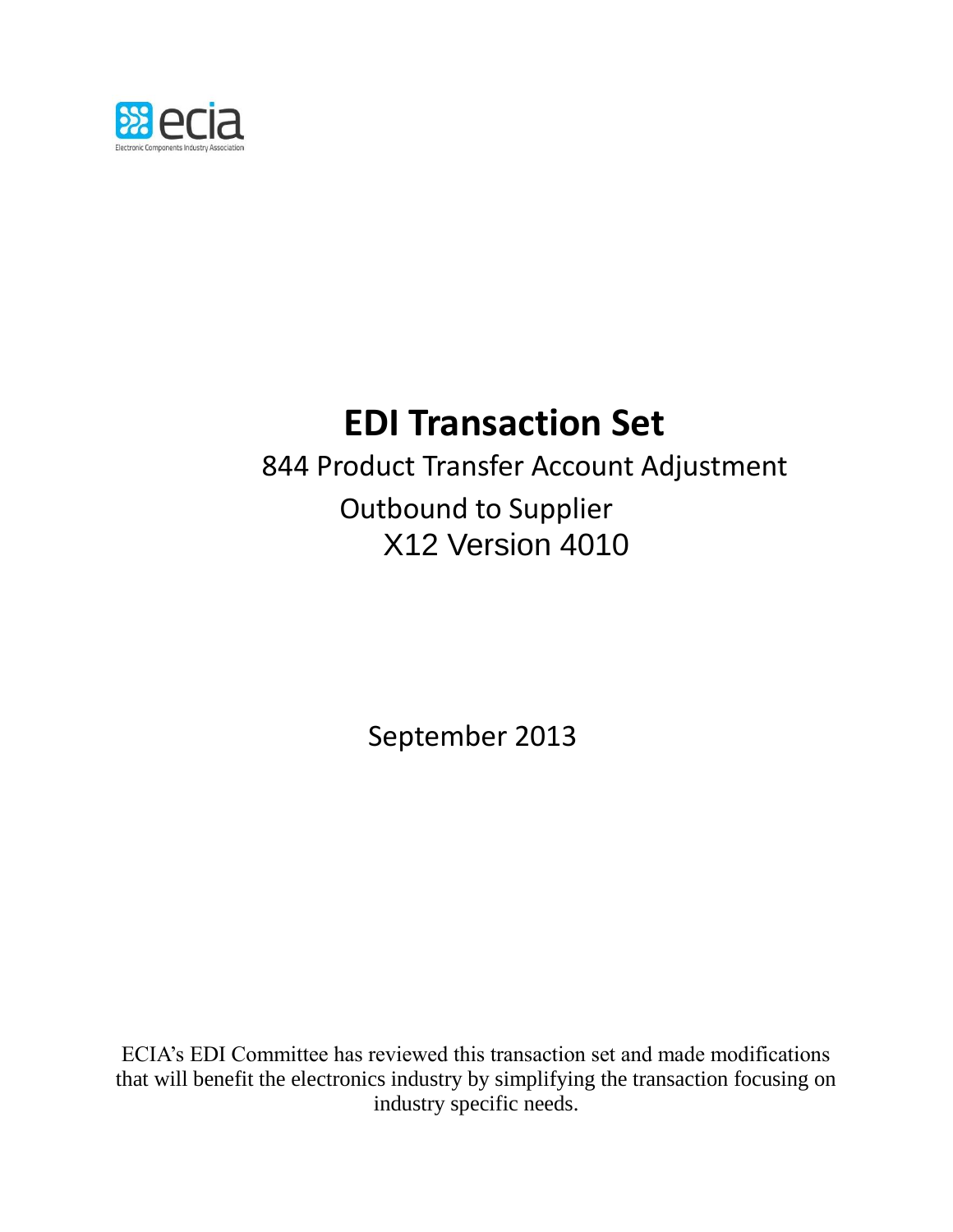### **NOTICE**

**ECIA Industry Guidelines and Publications contain material that has been prepared, progressively reviewed, and approved through various ECIA-sponsored industry task forces, comprised of ECIA member distributors, manufacturers, and manufacturers' representatives. After adoption, efforts are taken to ensure widespread dissemination of the guidelines. ECIA reviews and updates the guidelines as needed.**

**ECIA Industry Guidelines and Publications are designed to serve the public interest, including electronic component distributors, manufacturers and manufacturers' representatives through the promotion of uniform and consistent practices between manufacturers, distributors, and manufacturers' representatives resulting in improved efficiency, profitability, product quality, safety, and environmentally responsible practices. Existence of such guidelines shall not in any respect preclude any member or non-member of ECIA from adopting any other practice not in conformance to such guidelines, nor shall the existence of such guidelines preclude their voluntary use by those other than ECIA members, whether the guideline is to be used either domestically or internationally.**

**ECIA does not assume any liability or obligation whatever to parties adopting ECIA Industry Guidelines and Publications. Each company must independently assess whether adherence to some or all of the guidelines is in its own best interest.**

**Inquiries, comments, and suggestions relative to the content of this ECIA Industry Guideline should be addressed to ECIA headquarters.**

**Published by**

### **ELECTRONIC COMPONENTS INDUSTRY ASSOCIATION 1111 Alderman Dr., Suite 400 Alpharetta, GA 30005 678-393-9990**

**Copyright 2013 Printed in U.S.A. All rights reserved**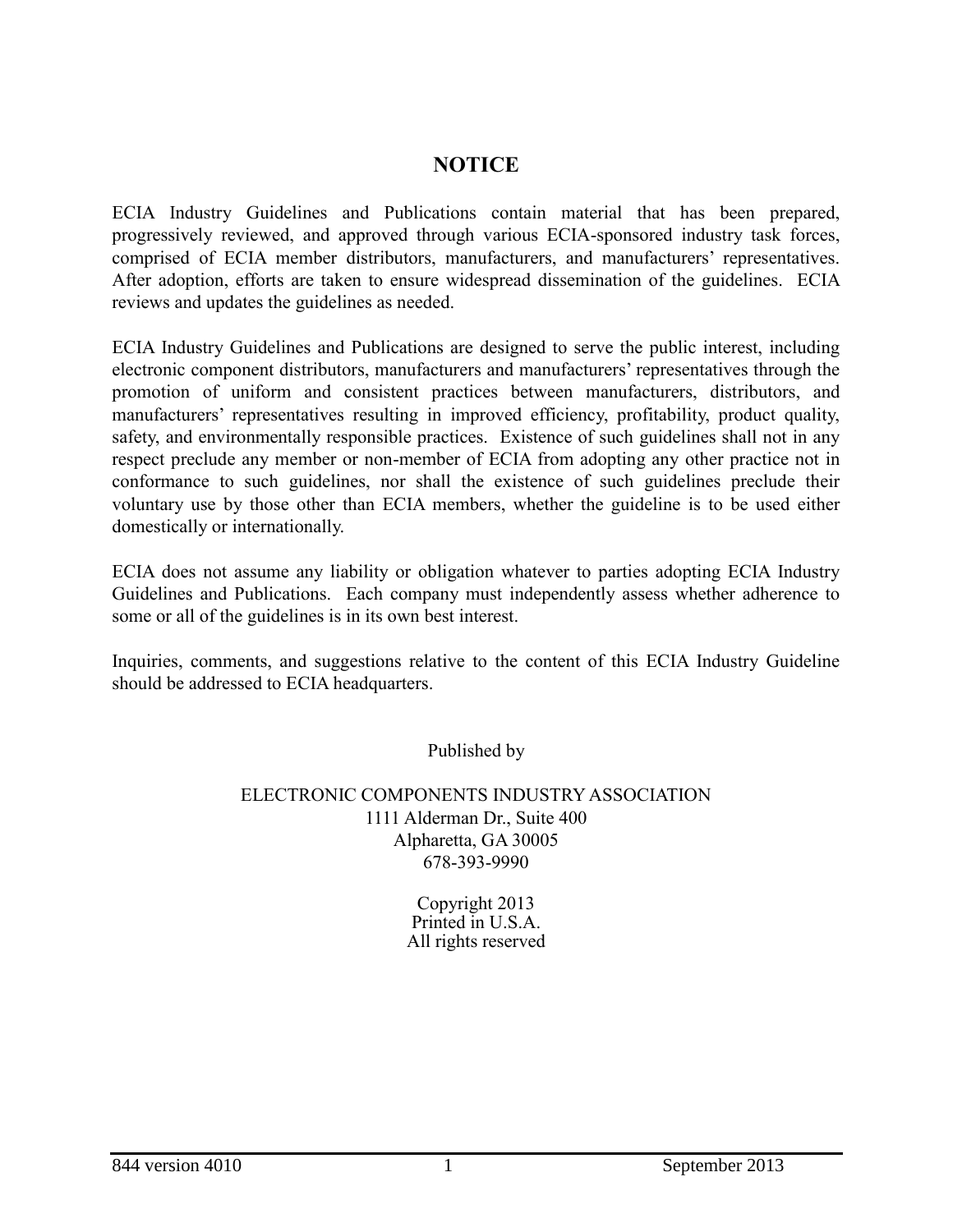## **844 Product Transfer Account Adjustment**

### **Introduction:**

This Draft Standard for Trial Use contains the format and establishes the data contents of the Product Transfer Account Adjustment Transaction Set (844) for use within the context of an Electronic Data Interchange (EDI) environment. The transaction set can be used to transmit specific data in the form of a debit, credit, or request for credit relating to pre-authorized product transfer actions.

### **Heading:**

| Page<br>No. | Pos.<br>No. | Seg.<br>ID | <b>Name</b>                                                         | Req.<br>Des. | <b>Max.Use</b> | Loop<br><b>Repeat</b> | <b>Notes and</b><br>Comments |
|-------------|-------------|------------|---------------------------------------------------------------------|--------------|----------------|-----------------------|------------------------------|
| 2           | 010         | <b>ST</b>  | <b>Transaction Set Header</b>                                       | M            |                |                       |                              |
| 3           | 020         | <b>BAA</b> | Beginning Segment for Product Transfer<br><b>Account Adjustment</b> | M            |                |                       |                              |
|             |             |            | $LOOP$ ID - N1                                                      |              |                | 50                    |                              |
| 4           | 070         | N1         | Name                                                                | О            |                |                       |                              |

### **Detail:**

| Page<br>No. | Pos.<br>No. | Seg.<br>ID | <b>Name</b>                   | Req.<br>Des. | Max.Use | Loop<br>Repeat | <b>Notes and</b><br><b>Comments</b> |
|-------------|-------------|------------|-------------------------------|--------------|---------|----------------|-------------------------------------|
|             |             |            | LOOP ID - CON                 |              |         | 10000          |                                     |
| 5           | 010         | <b>CON</b> | <b>Contract Number Detail</b> | M            |         |                |                                     |
|             |             |            | LOOP ID - N1                  |              |         | 50             |                                     |
| 6           | 050         | N1         | Name                          | $\mathbf 0$  |         |                |                                     |
|             |             |            | <b>LOOP ID - PAD</b>          |              |         | 1000           |                                     |
| 7           | 110         | PAD        | Product Adjustment Detail     | $\Omega$     |         |                |                                     |
| 8           | 120         | <b>LIN</b> | Item Identification           | $\Omega$     |         |                |                                     |
| 9           | 150         | <b>UIT</b> | Unit Detail                   | $\Omega$     | 5       |                |                                     |
| 10          | 160         | <b>QTY</b> | Quantity                      | $\Omega$     | 5       |                |                                     |
| 11          | 190         | <b>REF</b> | Reference Identification      | $\mathbf 0$  | 12      |                |                                     |
| 12          | 200         | <b>DTM</b> | Date/Time Reference           | $\Omega$     | 10      |                |                                     |

### **Summary:**

| Page | Pos. | Seg.       |                                                    | Req. |                | Loop          | <b>Notes and</b> |
|------|------|------------|----------------------------------------------------|------|----------------|---------------|------------------|
| No.  | No.  | ID         | Name                                               | Des. | <b>Max.Use</b> | <b>Repeat</b> | <b>Comments</b>  |
| 13   | 010  | <b>CTT</b> | <b>Transaction Totals</b>                          | М    |                |               | n2               |
| 14   | 030  | <b>SE</b>  | <b>Transaction Set Trailer</b>                     | М    |                |               |                  |
| 15   |      |            | <b>APPENDIX – Sample 844</b><br><b>Transaction</b> |      |                |               |                  |

### **Transaction Set Notes**

**1.** Number of line items (CTT01) is the accumulation of the number of CON segments. If used, hash total (CTT02) is the sum of adjustment quantities (QTY02) for each QTY segment.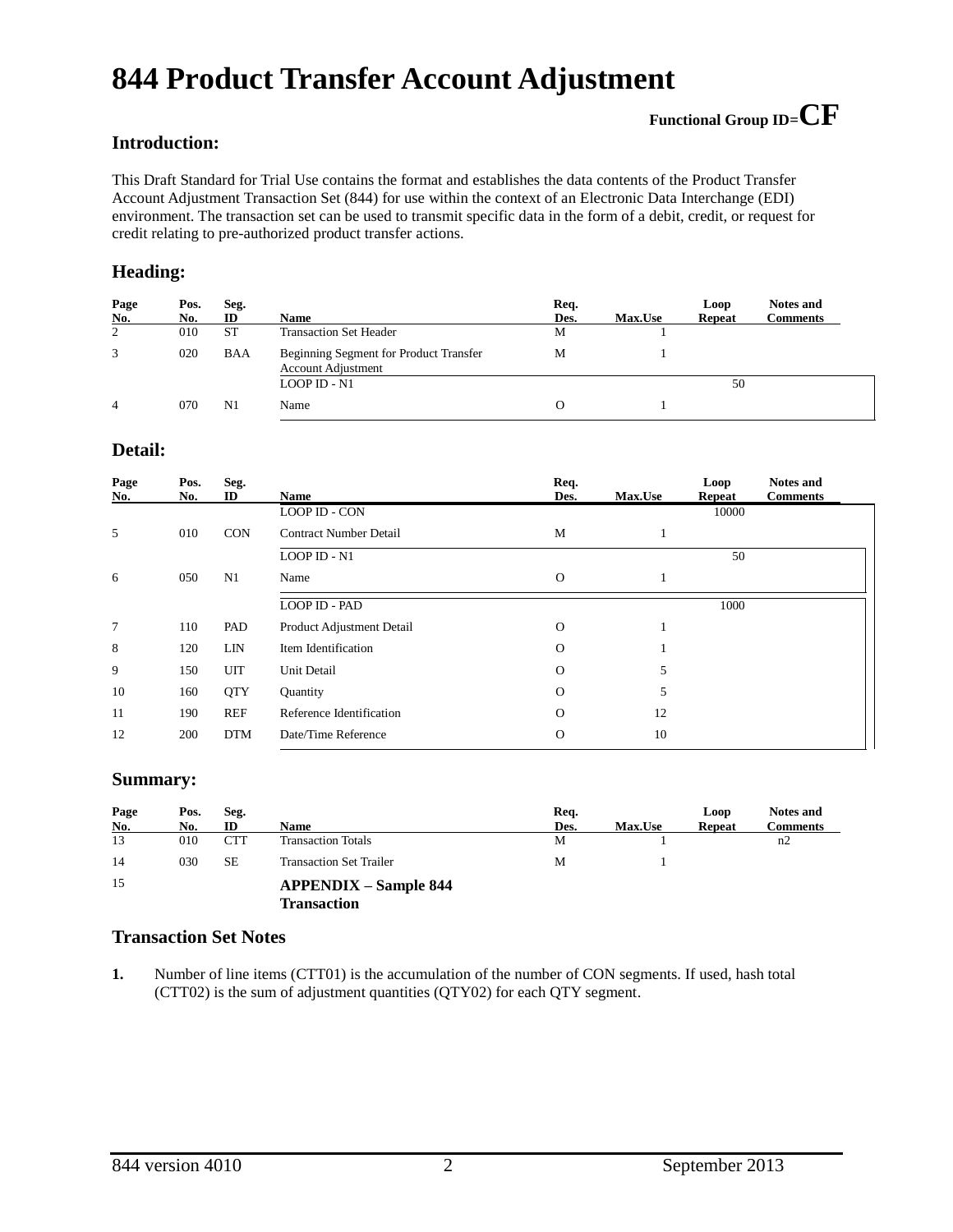| Segment:               | <b>ST</b> Transaction Set Header                                                                                                                                                                                        |
|------------------------|-------------------------------------------------------------------------------------------------------------------------------------------------------------------------------------------------------------------------|
| <b>Position:</b>       | 010                                                                                                                                                                                                                     |
| Loop:                  |                                                                                                                                                                                                                         |
| Level:                 | Heading                                                                                                                                                                                                                 |
| Usage:                 | Mandatory                                                                                                                                                                                                               |
| <b>Max Use:</b>        |                                                                                                                                                                                                                         |
| <b>Purpose:</b>        | To indicate the start of a transaction set and to assign a control number                                                                                                                                               |
| <b>Syntax Notes:</b>   |                                                                                                                                                                                                                         |
| <b>Semantic Notes:</b> | The transaction set identifier (ST01) is used by the translation routines of the<br>1<br>interchange partners to select the appropriate transaction set definition (e.g., 810)<br>selects the Invoice Transaction Set). |

**Comments:**

|   |             |         | <b>Data Element Summary</b>                                                                                                                    |   |                   |
|---|-------------|---------|------------------------------------------------------------------------------------------------------------------------------------------------|---|-------------------|
|   | Ref.        | Data    |                                                                                                                                                |   |                   |
|   | Des.        | Element | <b>Name</b>                                                                                                                                    |   | <b>Attributes</b> |
| M | ST01        | 143     | <b>Transaction Set Identifier Code</b>                                                                                                         | M | ID $3/3$          |
|   |             |         | Code uniquely identifying a Transaction Set                                                                                                    |   |                   |
|   |             |         | 844                                                                                                                                            |   |                   |
| M | <b>ST02</b> | 329     | <b>Transaction Set Control Number</b>                                                                                                          | M | AN 4/9            |
|   |             |         | Identifying control number that must be unique within the transaction set<br>functional group assigned by the originator for a transaction set |   |                   |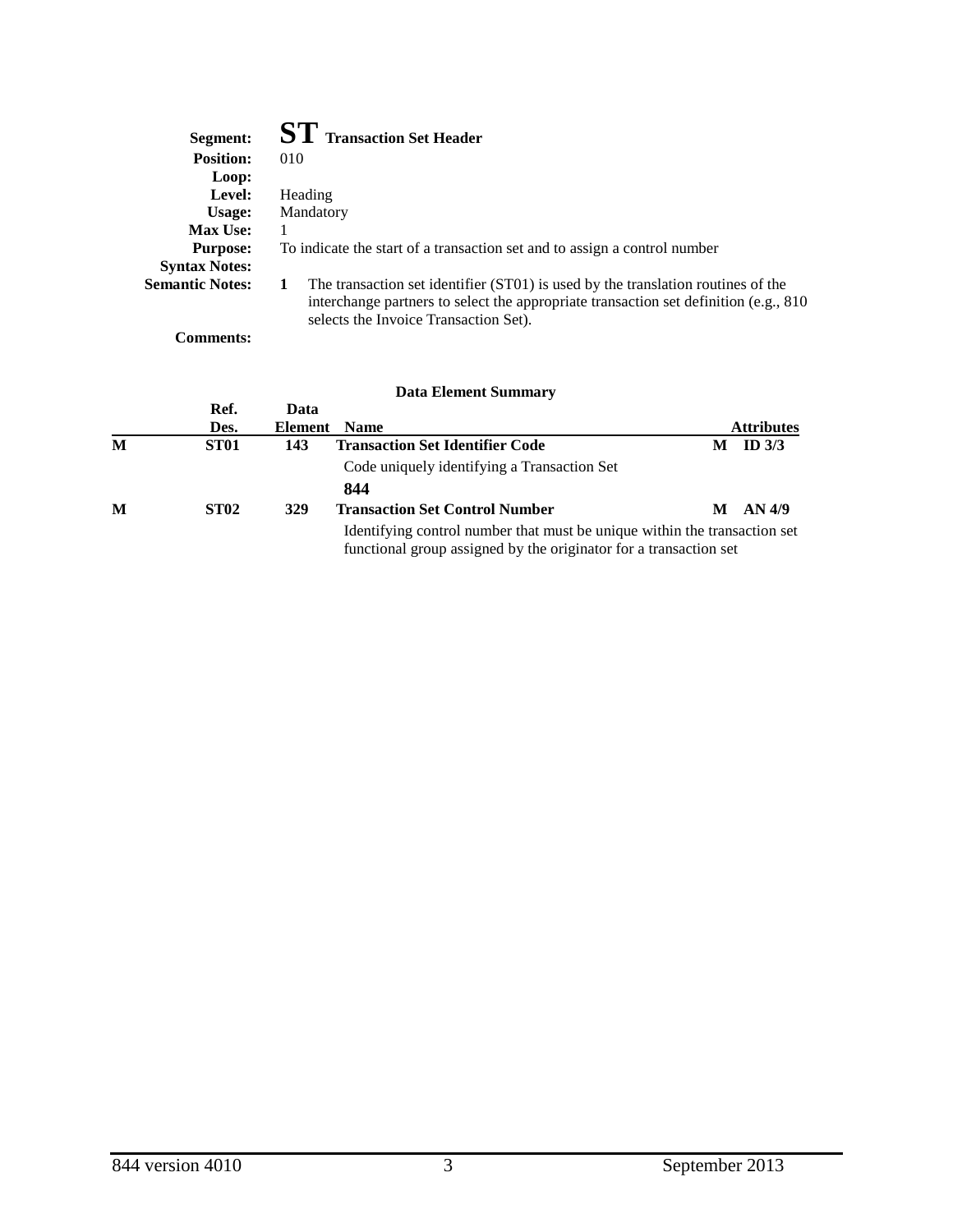| Segment:               | $\mathbf{B}\mathbf{A}\mathbf{A}\mathbf{}$ Beginning Segment for Product Transfer Account Adjustment |
|------------------------|-----------------------------------------------------------------------------------------------------|
| <b>Position:</b>       | 020                                                                                                 |
| Loop:                  |                                                                                                     |
| Level:                 | Heading                                                                                             |
| Usage:                 | Mandatory                                                                                           |
| Max Use:               |                                                                                                     |
| <b>Purpose:</b>        | To identify the beginning of a Product Transfer Account Adjustment Transaction Set and              |
|                        | further define the type of product account adjustment transaction set and its reference             |
|                        | number and date                                                                                     |
| <b>Syntax Notes:</b>   | If either BAA04 or BAA05 is present, then the other is required.                                    |
| <b>Semantic Notes:</b> | BAA03 is the account adjustment date.<br>1                                                          |
|                        | BAA06 is the account adjustment time.<br>2                                                          |
| <b>Comments:</b>       |                                                                                                     |

|   | Ref.         | Data    |                                              |          |                     |
|---|--------------|---------|----------------------------------------------|----------|---------------------|
|   | Des.         | Element | <b>Name</b>                                  |          | <b>Attributes</b>   |
| M | <b>BAA01</b> | 353     | <b>Transaction Set Purpose Code</b>          |          | $\mathbf{M}$ ID 2/2 |
|   |              |         | Code identifying purpose of transaction set  |          |                     |
|   |              |         | 00 - Original                                |          |                     |
| M | BAA02        | 640     | <b>Transaction Type Code</b>                 | М        | ID $2/2$            |
|   |              |         | Code specifying the type of transaction      |          |                     |
|   |              |         | <b>RC</b> - Request for credit               |          |                     |
| M | <b>BAA03</b> | 373     | Date                                         | М        | <b>DT 8/8</b>       |
|   |              |         | Date expressed as CCYYMMDD                   |          |                     |
|   | <b>BAA04</b> | 128     | <b>Reference Identification Qualifier</b>    | $\Omega$ | ID $2/3$            |
|   |              |         | Code qualifying the Reference Identification |          |                     |
|   |              |         | $DL$ – sellers debit memo                    |          |                     |
|   |              |         | <b>Optional</b>                              |          |                     |
|   | <b>BAA05</b> | 127     | <b>Reference Identification</b>              | $\Omega$ | AN 1/30             |
|   |              |         | <b>Optional</b>                              |          |                     |
|   | <b>BAA06</b> | 337     | Time                                         | $\Omega$ | <b>TM 4/8</b>       |
|   |              |         | <b>Not</b> used                              |          |                     |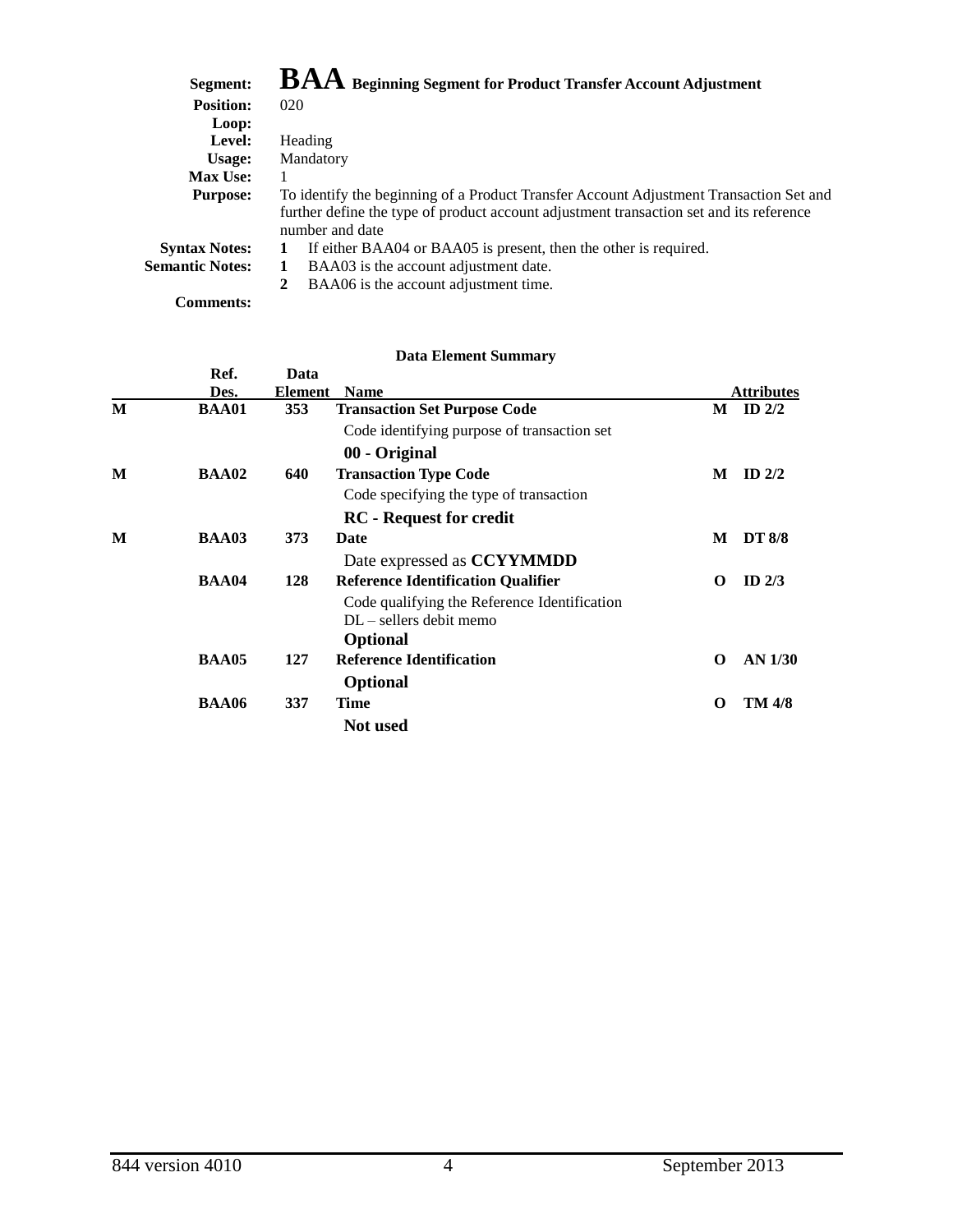| <b>Segment:</b>        | $\bf{N1}$ Name                                                                                                                                                                                                                                     |
|------------------------|----------------------------------------------------------------------------------------------------------------------------------------------------------------------------------------------------------------------------------------------------|
| <b>Position:</b>       | 070                                                                                                                                                                                                                                                |
| Loop:                  | N1<br>Optional                                                                                                                                                                                                                                     |
| Level:                 | Heading                                                                                                                                                                                                                                            |
| Usage:                 | Optional                                                                                                                                                                                                                                           |
| <b>Max Use:</b>        |                                                                                                                                                                                                                                                    |
| <b>Purpose:</b>        | To identify a party by type of organization, name, and code                                                                                                                                                                                        |
| <b>Syntax Notes:</b>   | At least one of N102 or N103 is required.<br>1                                                                                                                                                                                                     |
|                        | If either N103 or N104 is present, then the other is required.<br>2                                                                                                                                                                                |
| <b>Semantic Notes:</b> |                                                                                                                                                                                                                                                    |
| <b>Comments:</b>       | This segment, used alone, provides the most efficient method of providing<br>1<br>organizational identification. To obtain this efficiency the "ID Code" (N104) must<br>provide a key to the table maintained by the transaction processing party. |

|  |  | 2 N105 and N106 further define the type of entity in N101. |  |  |
|--|--|------------------------------------------------------------|--|--|
|  |  |                                                            |  |  |

|   |                   |                | <b>Data Element Summary</b>                                                                                                      |          |                   |
|---|-------------------|----------------|----------------------------------------------------------------------------------------------------------------------------------|----------|-------------------|
|   | Ref.              | Data           |                                                                                                                                  |          |                   |
|   | Des.              | <b>Element</b> | <b>Name</b>                                                                                                                      |          | <b>Attributes</b> |
| M | <b>N101</b>       | 98             | <b>Entity Identifier Code</b>                                                                                                    | M        | ID $2/3$          |
|   |                   |                | Code identifying an organizational entity, a physical location, property or an<br>individual                                     |          |                   |
|   |                   |                | DB - branch                                                                                                                      |          |                   |
|   | N <sub>1</sub> 02 | 93             | <b>Name</b>                                                                                                                      | $\Omega$ | AN 1/60           |
|   |                   |                | <b>Optional</b>                                                                                                                  |          |                   |
|   | N <sub>103</sub>  | 66             | <b>Identification Code Qualifier</b>                                                                                             | X        | ID $1/2$          |
|   |                   |                | 91 - Assigned by supplier<br>92 - Assigned by distributor<br>Refer to 004010 Data Element Dictionary for acceptable code values. |          |                   |
|   | N <sub>104</sub>  | 67             | <b>Identification Code</b>                                                                                                       | X        | AN $2/80$         |
|   | N <sub>105</sub>  | 706            | If $N103 = 91$ , Supplier's Code<br>If $N103 = 92$ , Distributor Branch Number<br><b>Entity Relationship Code</b>                | $\Omega$ | ID $2/2$          |
|   |                   |                | Code describing entity relationship                                                                                              |          |                   |
|   |                   |                |                                                                                                                                  |          |                   |
|   |                   |                | Not used                                                                                                                         |          |                   |
|   | N <sub>106</sub>  | 98             | <b>Entity Identifier Code</b>                                                                                                    | 0        | ID $2/3$          |
|   |                   |                | Code identifying an organizational entity, a physical location, property or an<br>individual                                     |          |                   |
|   |                   |                | Not used                                                                                                                         |          |                   |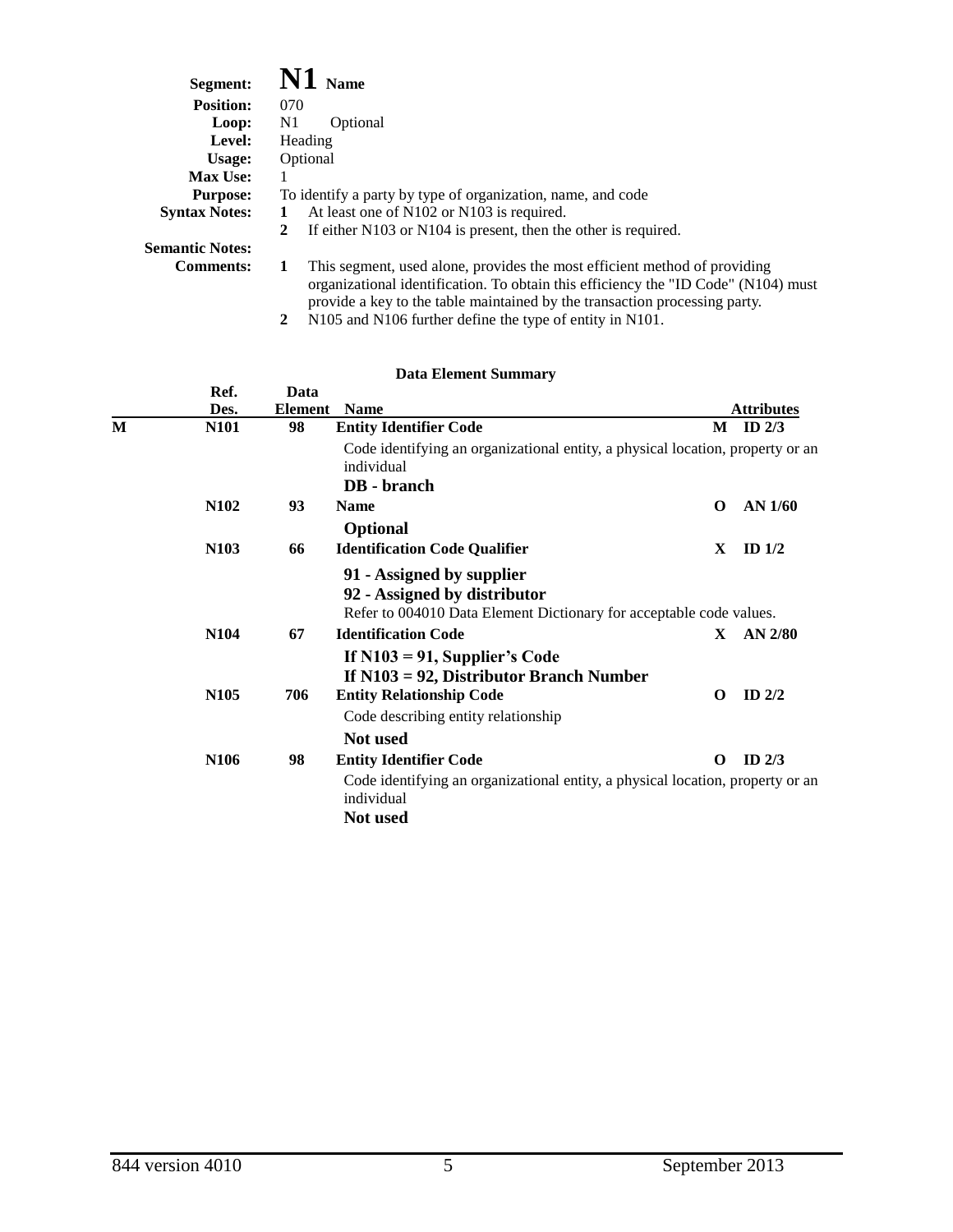Segment: **CON** Contract Number Detail<br>Position: 010 **Position: Loop:** CON Mandatory **Level:** Detail **Usage:** Mandatory **Max Use:** 1 **Purpose:** To specify contract or reference number and status **Syntax Notes: Semantic Notes: Comments:**

|                   |      | $\boldsymbol{\nu}$ utu Enchicht Duminium            |                |                   |
|-------------------|------|-----------------------------------------------------|----------------|-------------------|
| Ref.              | Data |                                                     |                |                   |
| Des.              |      | <b>Name</b>                                         |                | <b>Attributes</b> |
| CON <sub>01</sub> | 128  | <b>Reference Identification Qualifier</b>           | M              | ID $2/3$          |
|                   |      | Code qualifying the Reference Identification        |                |                   |
|                   |      | <b>PR</b> - Price Authorization Number              |                |                   |
| CON <sub>02</sub> | 127  | <b>Reference Identification</b>                     | M              | AN 1/30           |
|                   |      | <b>Authorization Number</b>                         |                |                   |
| CON <sub>03</sub> | 846  | <b>Contract Status Code</b>                         | М              | $ID$ 2/2          |
|                   |      | Code designating the current status of the contract |                |                   |
|                   |      | VA - Open Contract                                  |                |                   |
|                   |      |                                                     | <b>Element</b> |                   |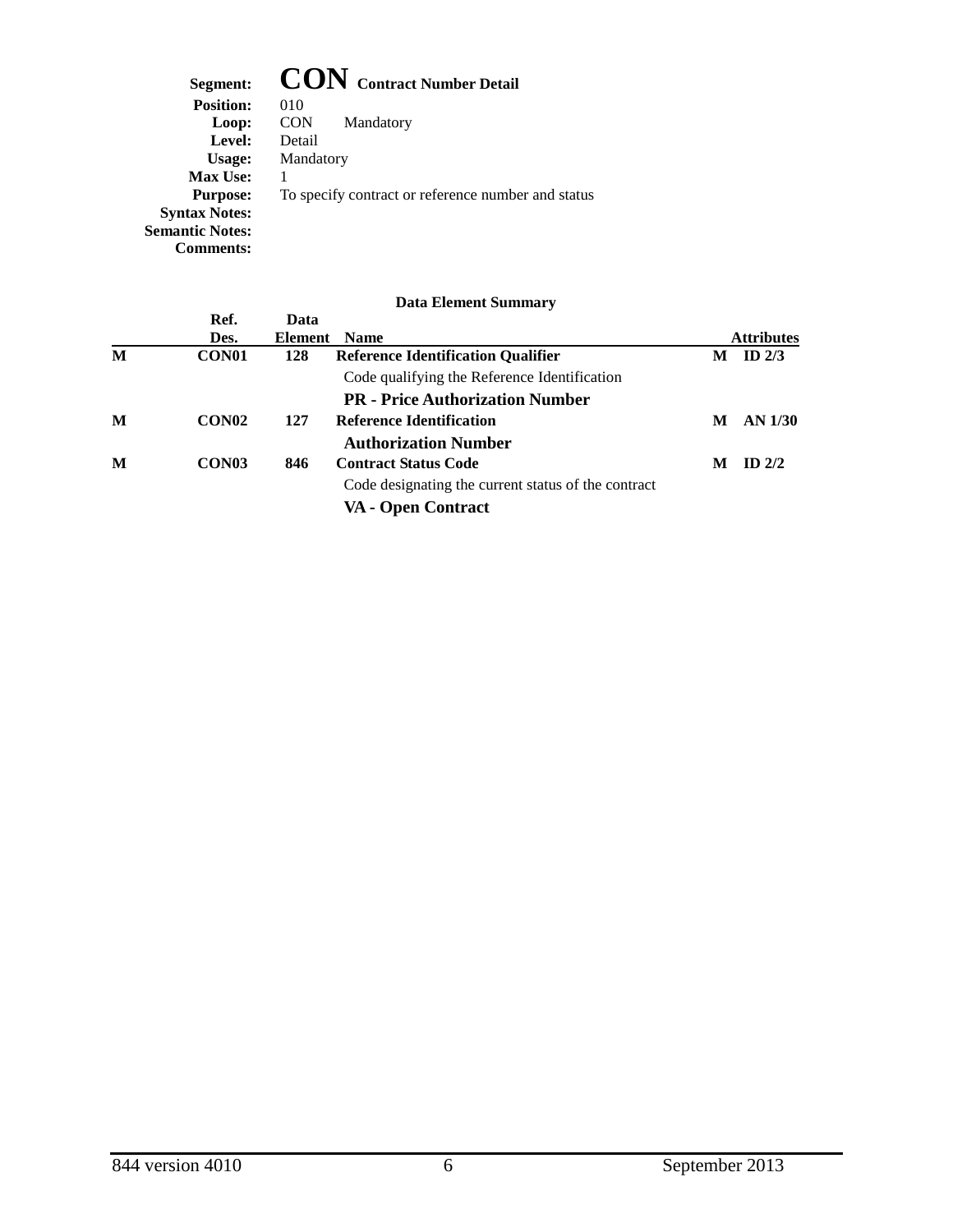| Segment:               | <b>Name</b>                                                                                                                                                                                                                                        |
|------------------------|----------------------------------------------------------------------------------------------------------------------------------------------------------------------------------------------------------------------------------------------------|
| <b>Position:</b>       | 050                                                                                                                                                                                                                                                |
| Loop:                  | N1<br>Optional                                                                                                                                                                                                                                     |
| Level:                 | Detail                                                                                                                                                                                                                                             |
| Usage:                 | Optional                                                                                                                                                                                                                                           |
| <b>Max Use:</b>        |                                                                                                                                                                                                                                                    |
| <b>Purpose:</b>        | To identify a party by type of organization, name, and code                                                                                                                                                                                        |
| <b>Syntax Notes:</b>   | At least one of N102 or N103 is required.                                                                                                                                                                                                          |
|                        | If either $N103$ or $N104$ is present, then the other is required.<br>2                                                                                                                                                                            |
| <b>Semantic Notes:</b> |                                                                                                                                                                                                                                                    |
| <b>Comments:</b>       | This segment, used alone, provides the most efficient method of providing<br>1<br>organizational identification. To obtain this efficiency the "ID Code" (N104) must<br>provide a key to the table maintained by the transaction processing party. |

|  | 2 N105 and N106 further define the type of entity in N101. |  |  |  |
|--|------------------------------------------------------------|--|--|--|
|  |                                                            |  |  |  |

|   | Ref.<br>Des.     | Data<br><b>Element</b> | <b>Name</b>                                                                                  |              | <b>Attributes</b> |
|---|------------------|------------------------|----------------------------------------------------------------------------------------------|--------------|-------------------|
| М | <b>N101</b>      | 98                     | <b>Entity Identifier Code</b>                                                                |              | $M$ ID 2/3        |
|   |                  |                        | Code identifying an organizational entity, a physical location, property or an<br>individual |              |                   |
|   |                  |                        | <b>BY</b> - Buying party                                                                     |              |                   |
|   | N <sub>102</sub> | 93                     | <b>Name</b>                                                                                  | M            | AN 1/60           |
|   |                  |                        | End Customer Name                                                                            |              |                   |
|   | N <sub>103</sub> | 66                     | <b>Identification Code Qualifier</b>                                                         | X            | ID $1/2$          |
|   |                  |                        | Code designating the system/method of code structure used for Identification<br>Code (67)    |              |                   |
|   |                  |                        | 92 - Assigned by distributor                                                                 |              |                   |
|   | N <sub>104</sub> | 67                     | <b>Identification Code</b>                                                                   | $\mathbf{X}$ | $AN$ 2/80         |
|   |                  |                        | Distributor's customer number                                                                |              |                   |
|   | N <sub>105</sub> | 706                    | <b>Entity Relationship Code</b>                                                              | O            | ID $2/2$          |
|   |                  |                        | Code describing entity relationship                                                          |              |                   |
|   |                  |                        | <b>Not</b> used                                                                              |              |                   |
|   | N <sub>106</sub> | 98                     | <b>Entity Identifier Code</b>                                                                | O            | ID $2/3$          |
|   |                  |                        | Code identifying an organizational entity, a physical location, property or an<br>individual |              |                   |
|   |                  |                        | Not used                                                                                     |              |                   |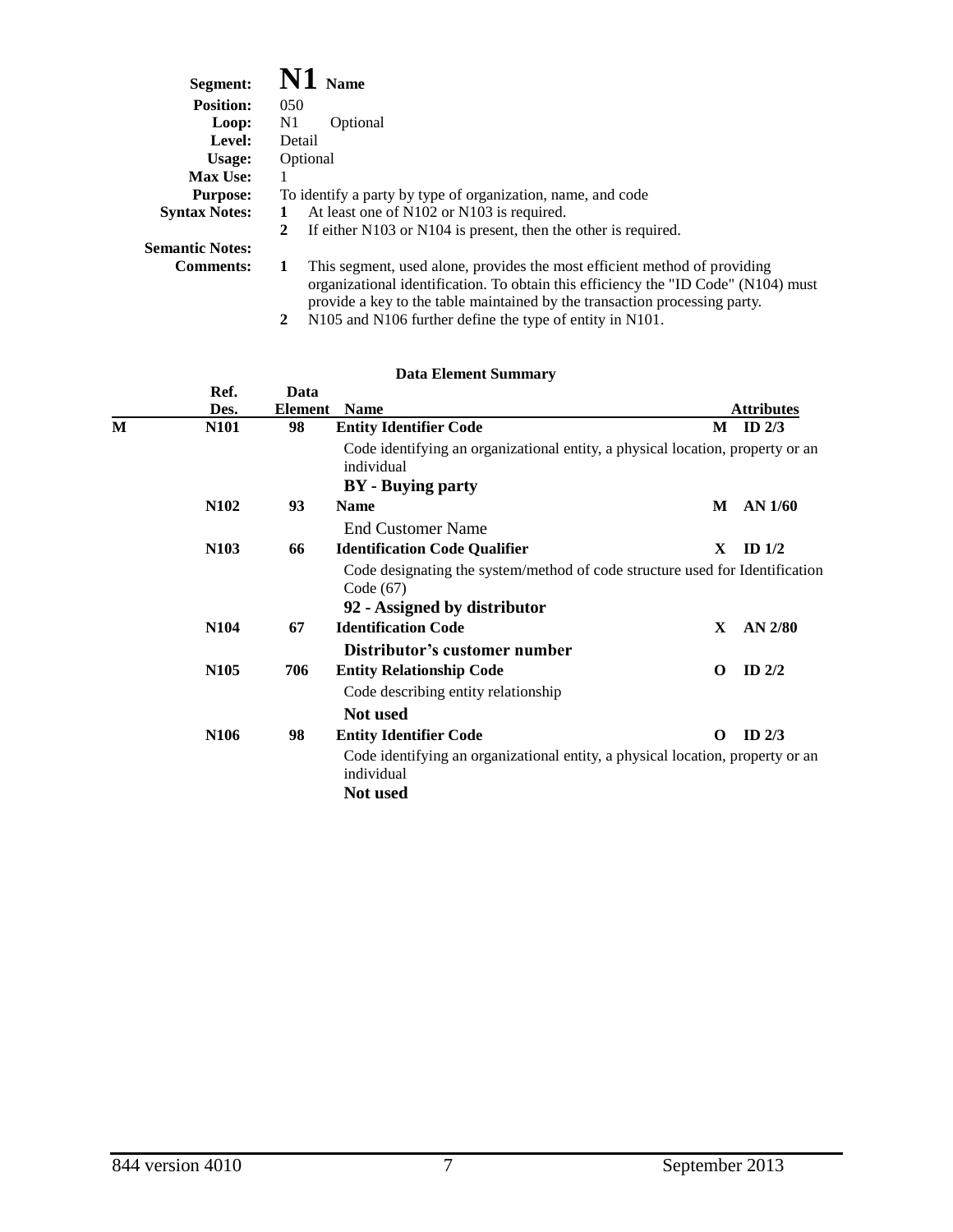| Segment:               | PAD Product Adjustment Detail                                         |
|------------------------|-----------------------------------------------------------------------|
| <b>Position:</b>       | 110                                                                   |
| Loop:                  | <b>PAD</b><br>Optional                                                |
| Level:                 | Detail                                                                |
| Usage:                 | Optional                                                              |
| <b>Max Use:</b>        |                                                                       |
| <b>Purpose:</b>        | To specify the product transfer type, and/or line item number         |
| <b>Syntax Notes:</b>   | At least one of PAD01 or PAD02 is required.                           |
|                        | If either PAD04 or PAD05 is present, then the other is required.<br>2 |
| <b>Semantic Notes:</b> | PAD01 is the line item identification.                                |
| <b>Comments:</b>       |                                                                       |

| Ref.<br>Des.      | Data<br><b>Element</b> | <b>Name</b>                                             | <b>Attributes</b> |
|-------------------|------------------------|---------------------------------------------------------|-------------------|
| PAD <sub>01</sub> | <b>350</b>             | <b>Assigned Identification</b><br>$\mathbf{X}$          | AN 1/20           |
|                   |                        | <b>Adjustment Number</b>                                |                   |
|                   |                        | Can be used to identify line number on customer's order |                   |
| PAD <sub>02</sub> | 521                    | <b>Product Transfer Type Code</b><br>X.                 | ID $2/2$          |
|                   |                        | Code identifying the type of product transfer           |                   |
|                   |                        | SD - Ship & Debit                                       |                   |
| PAD <sub>03</sub> | 670                    | <b>Change or Response Type Code</b><br>O                | ID $2/2$          |
|                   |                        | Code specifying the type of change to the line item     |                   |
|                   |                        | Not used                                                |                   |
| PAD <sub>04</sub> | 648                    | <b>Price Multiplier Qualifier</b><br>X                  | ID $3/3$          |
|                   |                        | Code indicating the type of price multiplier            |                   |
|                   |                        | <b>Not</b> used                                         |                   |
| PAD <sub>05</sub> | 649                    | X<br><b>Multiplier</b>                                  | $R\ 1/10$         |
|                   |                        | Not used                                                |                   |
|                   |                        |                                                         |                   |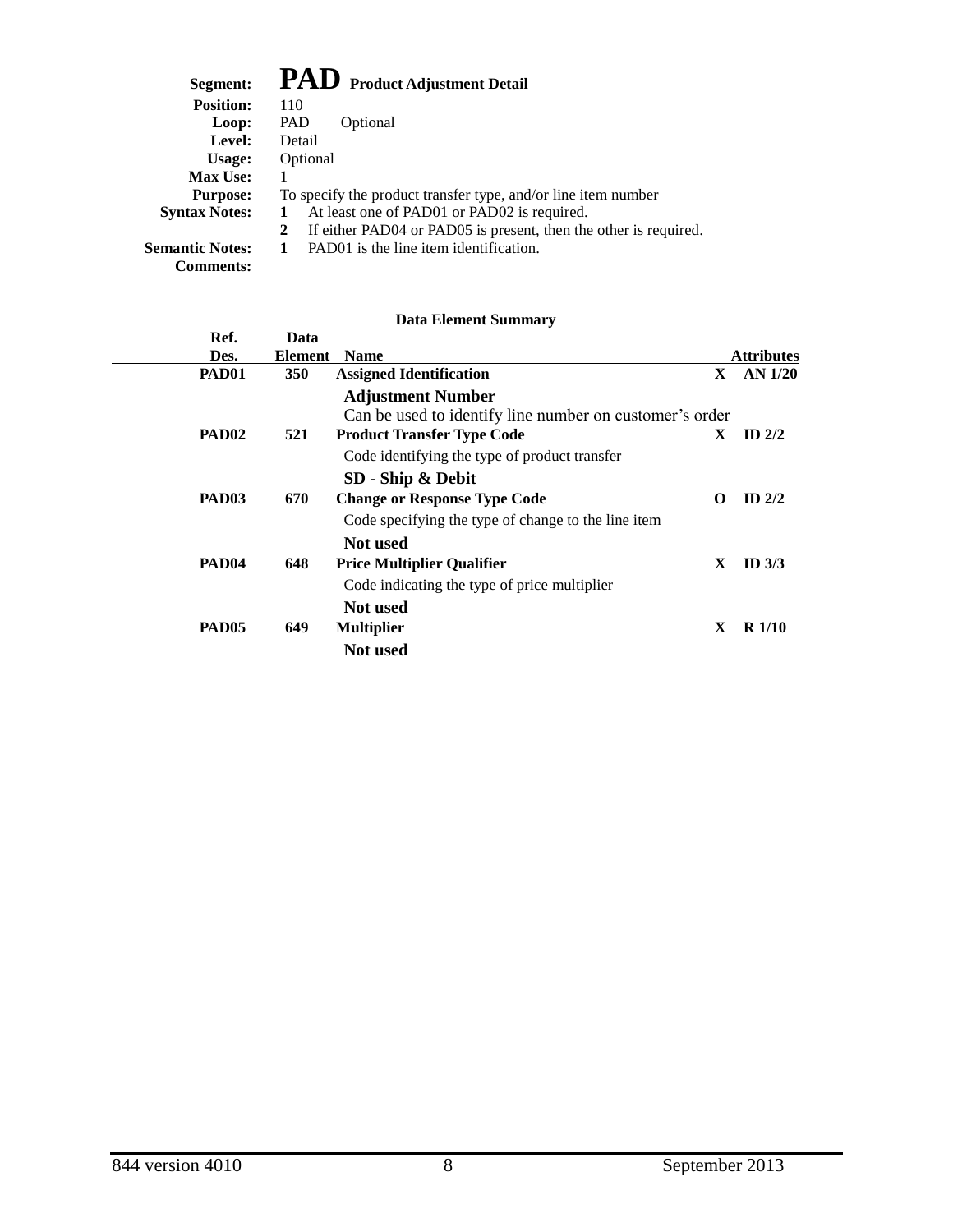| Segment:               | $\mathbf{LIN}\;$ Item Identification                                                      |
|------------------------|-------------------------------------------------------------------------------------------|
| <b>Position:</b>       | 120                                                                                       |
| Loop:                  | PAD<br>Optional                                                                           |
| Level:                 | Detail                                                                                    |
| Usage:                 | Optional                                                                                  |
| <b>Max Use:</b>        |                                                                                           |
| <b>Purpose:</b>        | To specify basic item identification data                                                 |
| <b>Syntax Notes:</b>   | If either LINO4 or LINO5 is present, then the other is required.<br>1                     |
| <b>Semantic Notes:</b> | LIN01 is the line item identification                                                     |
| <b>Comments:</b>       | See the Data Dictionary for a complete list of IDs.<br>1                                  |
|                        | LIN02 through LIN31 provide for fifteen different product/service IDs for each item.<br>2 |
|                        | For example: Case, Color, Drawing No., U.P.C. No., ISBN No., Model No., or SKU.           |

|   | Ref.<br>Des.      | Data<br>Element | <b>Name</b>                                                                                                                           |   | <b>Attributes</b> |
|---|-------------------|-----------------|---------------------------------------------------------------------------------------------------------------------------------------|---|-------------------|
|   | LIN <sub>01</sub> | <b>350</b>      | <b>Assigned Identification</b>                                                                                                        | O | <b>AN 1/20</b>    |
|   |                   |                 | Alphanumeric characters assigned for differentiation within a transaction set                                                         |   |                   |
| M | LIN02             | 235             | <b>Product/Service ID Qualifier</b>                                                                                                   | М | ID $2/2$          |
|   |                   |                 | Code identifying the type/source of the descriptive number used in<br>Product/Service ID (234)<br>VP - Vendor's part number           |   |                   |
| M | <b>LIN03</b>      | 234             | <b>Product/Service ID</b>                                                                                                             | M | <b>AN 1/48</b>    |
|   |                   |                 | Vendor's part number                                                                                                                  |   |                   |
|   | LIN <sub>04</sub> | 235             | <b>Product/Service ID Qualifier</b>                                                                                                   | X | ID $2/2$          |
|   |                   |                 | Code identifying the type/source of the descriptive number used in<br>Product/Service ID (234)<br><b>BP</b> - Distributor part number |   |                   |
|   | LIN05             | 234             | <b>Product/Service ID</b>                                                                                                             | X | AN 1/48           |
|   |                   |                 | Distributor's part number                                                                                                             |   |                   |

**Note: Elements LIN06 through LIN31 are not used.**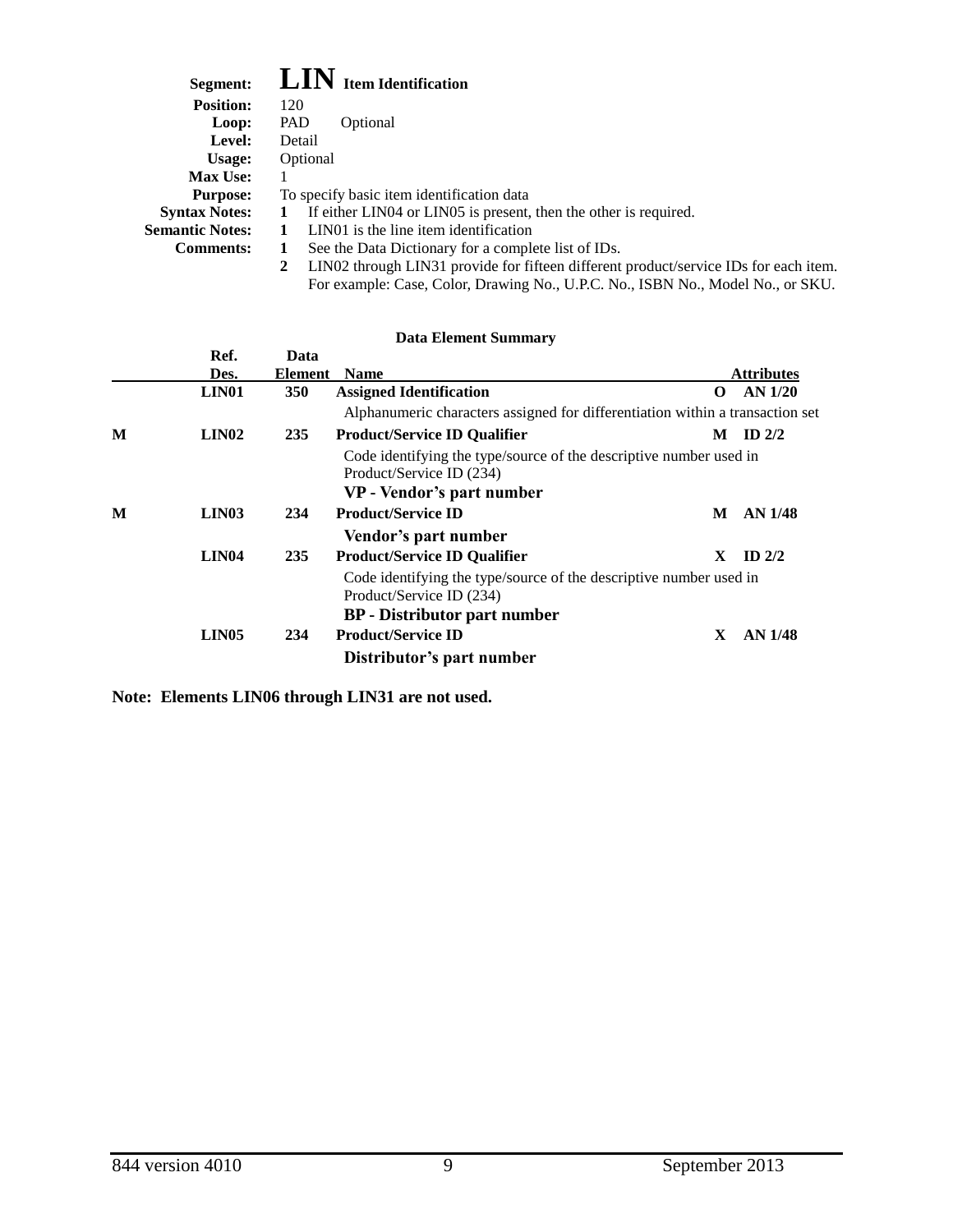| Segment:               | <b>UIT</b> Unit Detail                            |
|------------------------|---------------------------------------------------|
| <b>Position:</b>       | 150                                               |
| Loop:                  | PAD<br>Optional                                   |
| Level:                 | Detail                                            |
| Usage:                 | Optional                                          |
| <b>Max Use:</b>        | 5                                                 |
| <b>Purpose:</b>        | To specify item unit data                         |
| <b>Syntax Notes:</b>   | If UIT03 is present, then UIT02 is required.<br>1 |
| <b>Semantic Notes:</b> |                                                   |
| Comments:              |                                                   |

|   | Ref.              | Data        |                                                                                                                                |    |                   |
|---|-------------------|-------------|--------------------------------------------------------------------------------------------------------------------------------|----|-------------------|
|   | Des.              | Element     | <b>Name</b>                                                                                                                    |    | <b>Attributes</b> |
| M | UIT <sub>01</sub> | <b>C001</b> | <b>Composite Unit of Measure</b>                                                                                               | M  |                   |
|   |                   |             | To identify a composite unit of measure (See Figures Appendix for examples<br>of use)                                          |    |                   |
| M | <b>C00101</b>     | 355         | <b>Unit or Basis for Measurement Code</b>                                                                                      | М  | ID $2/2$          |
|   |                   |             | Code specifying the units in which a value is being expressed, or manner in<br>which a measurement has been taken<br>EA - Each |    |                   |
|   | <b>UIT02</b>      | 212         | <b>Unit Price</b>                                                                                                              | X. | <b>R</b> 1/17     |
|   |                   |             | <b>Maximum of five decimal places</b>                                                                                          |    |                   |
|   | <b>UIT03</b>      | 639         | <b>Basis of Unit Price Code</b>                                                                                                | 0  | ID $2/2$          |
|   |                   |             | Code identifying the type of unit price for an item                                                                            |    |                   |
|   |                   |             | RS - Resale price                                                                                                              |    |                   |
|   |                   |             | <b>CA</b> - Catalog price                                                                                                      |    |                   |
|   |                   |             | <b>QT</b> - Quoted price                                                                                                       |    |                   |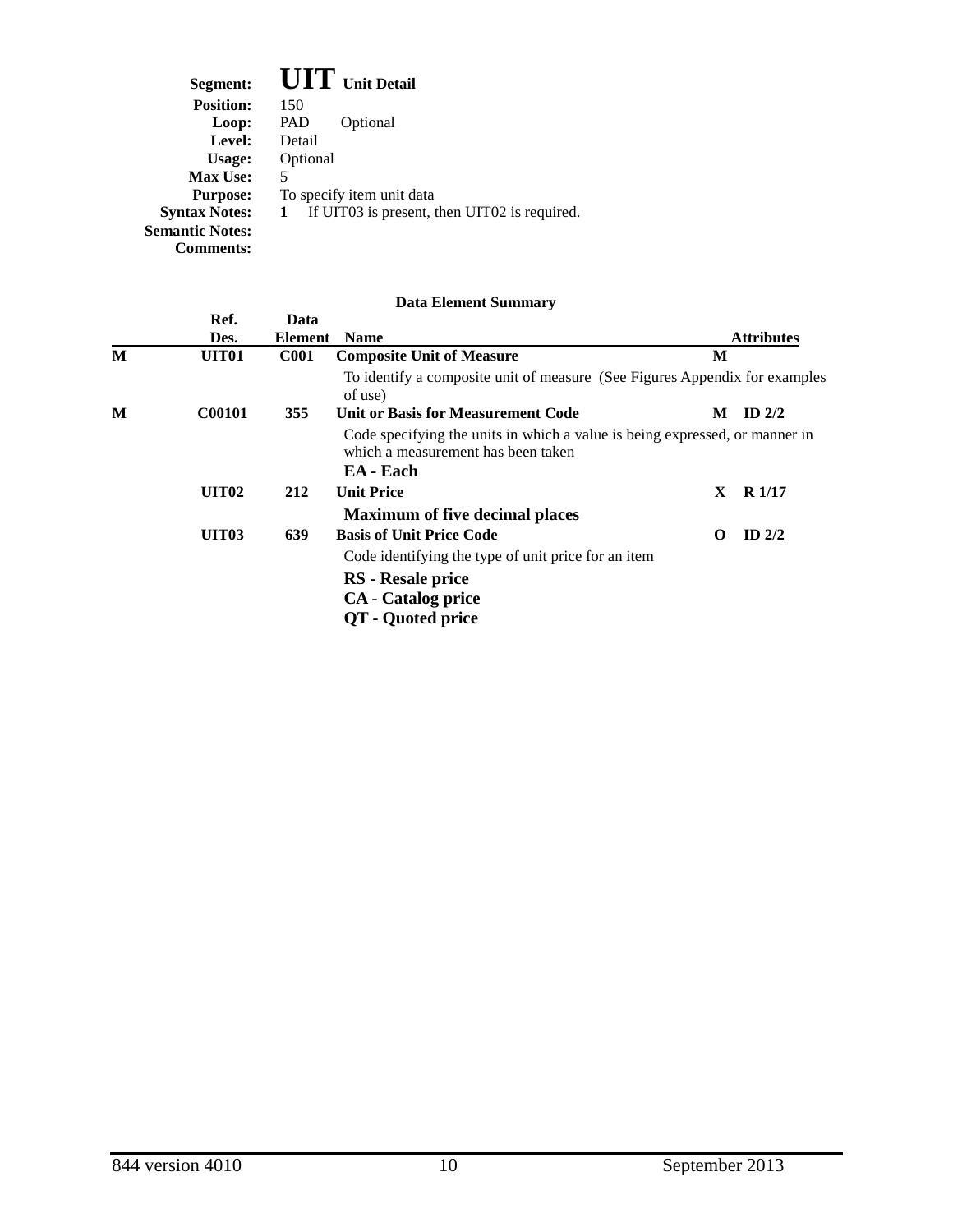| Segment:               | $\bf{O}TY$ Quantity                             |
|------------------------|-------------------------------------------------|
| <b>Position:</b>       | 160                                             |
| Loop:                  | PAD<br>Optional                                 |
| Level:                 | Detail                                          |
| Usage:                 | Optional                                        |
| <b>Max Use:</b>        | 5                                               |
| <b>Purpose:</b>        | To specify quantity information                 |
| <b>Syntax Notes:</b>   | At least one of QTY02 or QTY04 is required.     |
|                        | Only one of QTY02 or QTY04 may be present.<br>2 |
| <b>Semantic Notes:</b> | QTY04 is used when the quantity is non-numeric. |
| <b>Comments:</b>       |                                                 |

|   | Ref.<br>Des.      | Data<br><b>Element</b> | <b>Name</b>                                                                                                                    |   | <b>Attributes</b> |
|---|-------------------|------------------------|--------------------------------------------------------------------------------------------------------------------------------|---|-------------------|
| M | QTY <sub>01</sub> | 673                    | <b>Quantity Qualifier</b>                                                                                                      | М | ID $2/2$          |
|   |                   |                        | Code specifying the type of quantity                                                                                           |   |                   |
|   |                   |                        | 39 - Quantity shipped                                                                                                          |   |                   |
|   | QTY <sub>02</sub> | <b>380</b>             | Quantity                                                                                                                       | X | R <sub>1/15</sub> |
|   |                   |                        | <b>Quantity shipped</b>                                                                                                        |   |                   |
|   | QTY03             | <b>C001</b>            | <b>Composite Unit of Measure</b>                                                                                               | O |                   |
|   |                   |                        | To identify a composite unit of measure (See Figures Appendix for examples<br>of use)                                          |   |                   |
| M | <b>C00101</b>     | 355                    | <b>Unit or Basis for Measurement Code</b>                                                                                      | М | $ID$ $2/2$        |
|   |                   |                        | Code specifying the units in which a value is being expressed, or manner in<br>which a measurement has been taken<br>EA - Each |   |                   |
|   | QTY <sub>04</sub> | 61                     | <b>Free-Form Message</b>                                                                                                       | X | AN 1/30           |
|   |                   |                        | <b>Not Used</b>                                                                                                                |   |                   |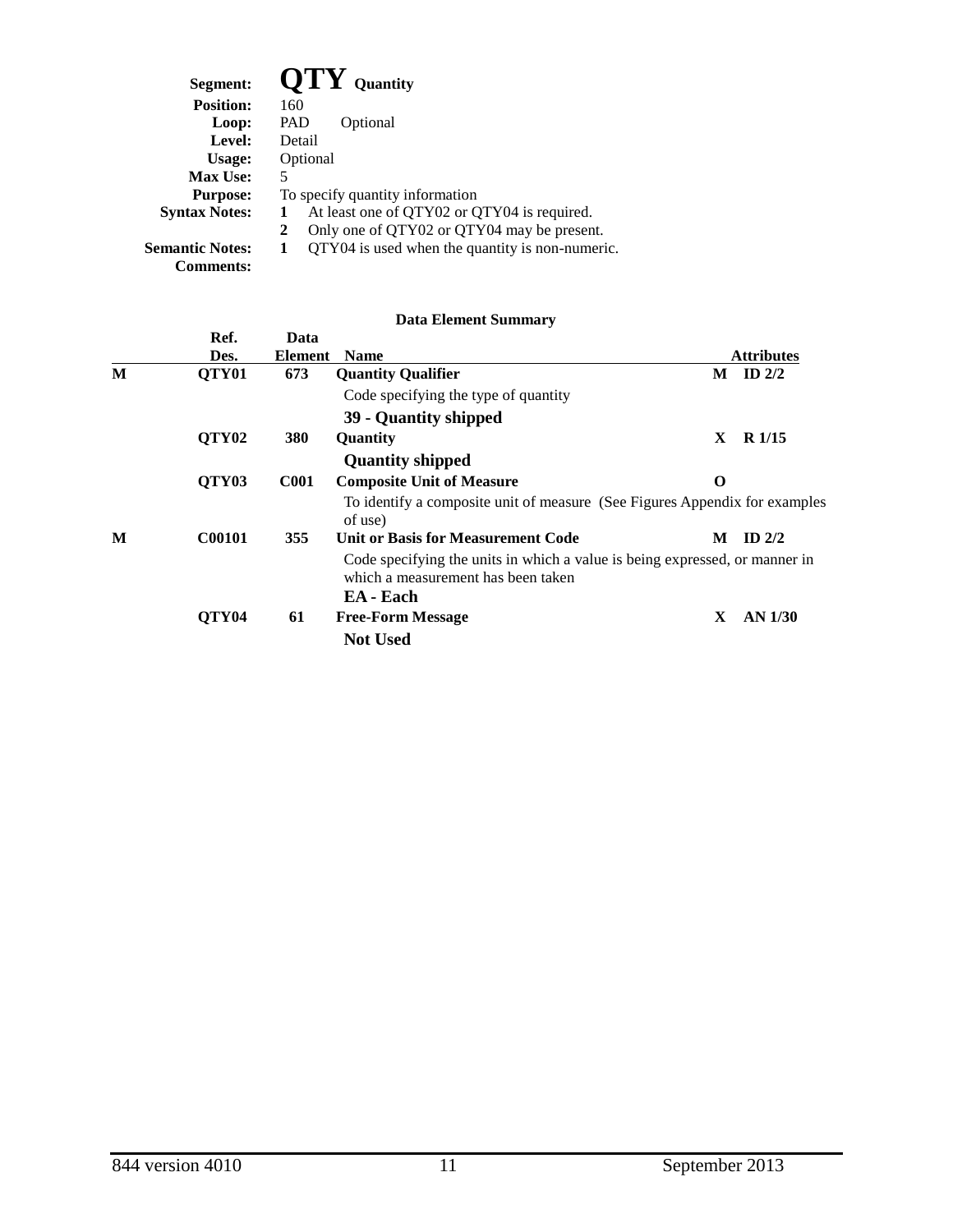| Segment:               | <b>REF</b> Reference Identification                                     |
|------------------------|-------------------------------------------------------------------------|
| <b>Position:</b>       | 190                                                                     |
| Loop:                  | <b>PAD</b><br>Optional                                                  |
| Level:                 | Detail                                                                  |
| Usage:                 | Optional                                                                |
| <b>Max Use:</b>        | 12                                                                      |
| <b>Purpose:</b>        | To specify identifying information                                      |
| <b>Syntax Notes:</b>   | At least one of REF02 or REF03 is required.                             |
|                        | If either C04003 or C04004 is present, then the other is required.<br>2 |
|                        | If either C04005 or C04006 is present, then the other is required.<br>3 |
| <b>Semantic Notes:</b> | REF04 contains data relating to the value cited in REF02.<br>1          |
| <b>Comments:</b>       |                                                                         |

|   |                   |             | <b>Data Element Summary</b>                                             |    |                   |
|---|-------------------|-------------|-------------------------------------------------------------------------|----|-------------------|
|   | Ref.              | Data        |                                                                         |    |                   |
|   | Des.              | Element     | <b>Name</b>                                                             |    | <b>Attributes</b> |
| М | REF01             | 128         | <b>Reference Identification Qualifier</b>                               |    | $M$ ID 2/3        |
|   |                   |             | Code qualifying the Reference Identification                            |    |                   |
|   |                   |             | <b>DI</b> - Invoice Number (Distributor's Invoice Number)               |    |                   |
|   |                   |             | PO - Purchase Order (Customer PO Number)                                |    |                   |
|   |                   |             | $LI$ – Line Item Identifier (Seller's)                                  |    |                   |
|   | REF <sub>02</sub> | 127         | <b>Reference Identification</b>                                         | X. | AN 1/30           |
|   |                   |             | Reference information as defined for a particular Transaction Set or as |    |                   |
|   |                   |             | specified by the Reference Identification Qualifier                     |    |                   |
|   | REF <sub>03</sub> | 352         | <b>Description</b>                                                      | X  | AN 1/80           |
|   |                   |             | Not used                                                                |    |                   |
|   | REF <sub>04</sub> | <b>C040</b> | Reference Identifier                                                    | O  |                   |
|   |                   |             | <b>Not</b> used                                                         |    |                   |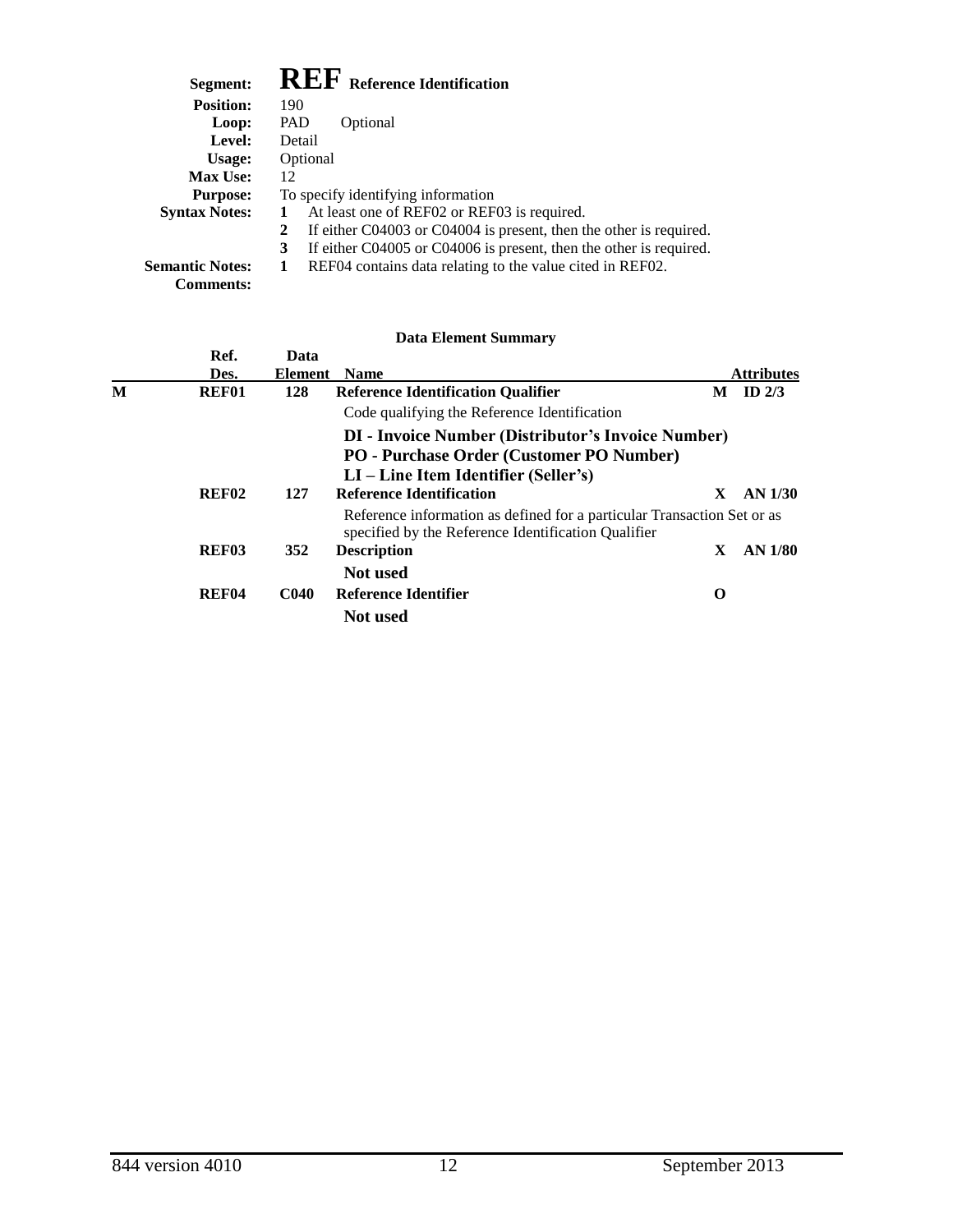| Segment:                                   | <b>DTM</b> Date/Time Reference                                        |
|--------------------------------------------|-----------------------------------------------------------------------|
| <b>Position:</b>                           | 200                                                                   |
| Loop:                                      | <b>PAD</b><br>Optional                                                |
| Level:                                     | Detail                                                                |
| Usage:                                     | Optional                                                              |
| <b>Max Use:</b>                            | 10                                                                    |
| <b>Purpose:</b>                            | To specify pertinent dates and times                                  |
| <b>Syntax Notes:</b>                       | At least one of DTM02 DTM03 or DTM05 is required.                     |
|                                            | If DTM04 is present, then DTM03 is required.<br>$\mathbf{2}$          |
|                                            | 3<br>If either DTM05 or DTM06 is present, then the other is required. |
| <b>Semantic Notes:</b><br><b>Comments:</b> |                                                                       |

|   |       |         | <b>Data Element Summary</b>                                 |   |                   |
|---|-------|---------|-------------------------------------------------------------|---|-------------------|
|   | Ref.  | Data    |                                                             |   |                   |
|   | Des.  | Element | <b>Name</b>                                                 |   | <b>Attributes</b> |
| M | DTM01 | 374     | Date/Time Qualifier                                         | M | ID $3/3$          |
|   |       |         | Code specifying type of date or time, or both date and time |   |                   |
|   |       |         | 003 - Invoice date                                          |   |                   |
|   | DTM02 | 373     | Date                                                        | X | <b>DT 8/8</b>     |
|   |       |         | Invoice date expressed as CCYYMMDD                          |   |                   |

**Note: Elements DTM03 through DTM06 are not used.**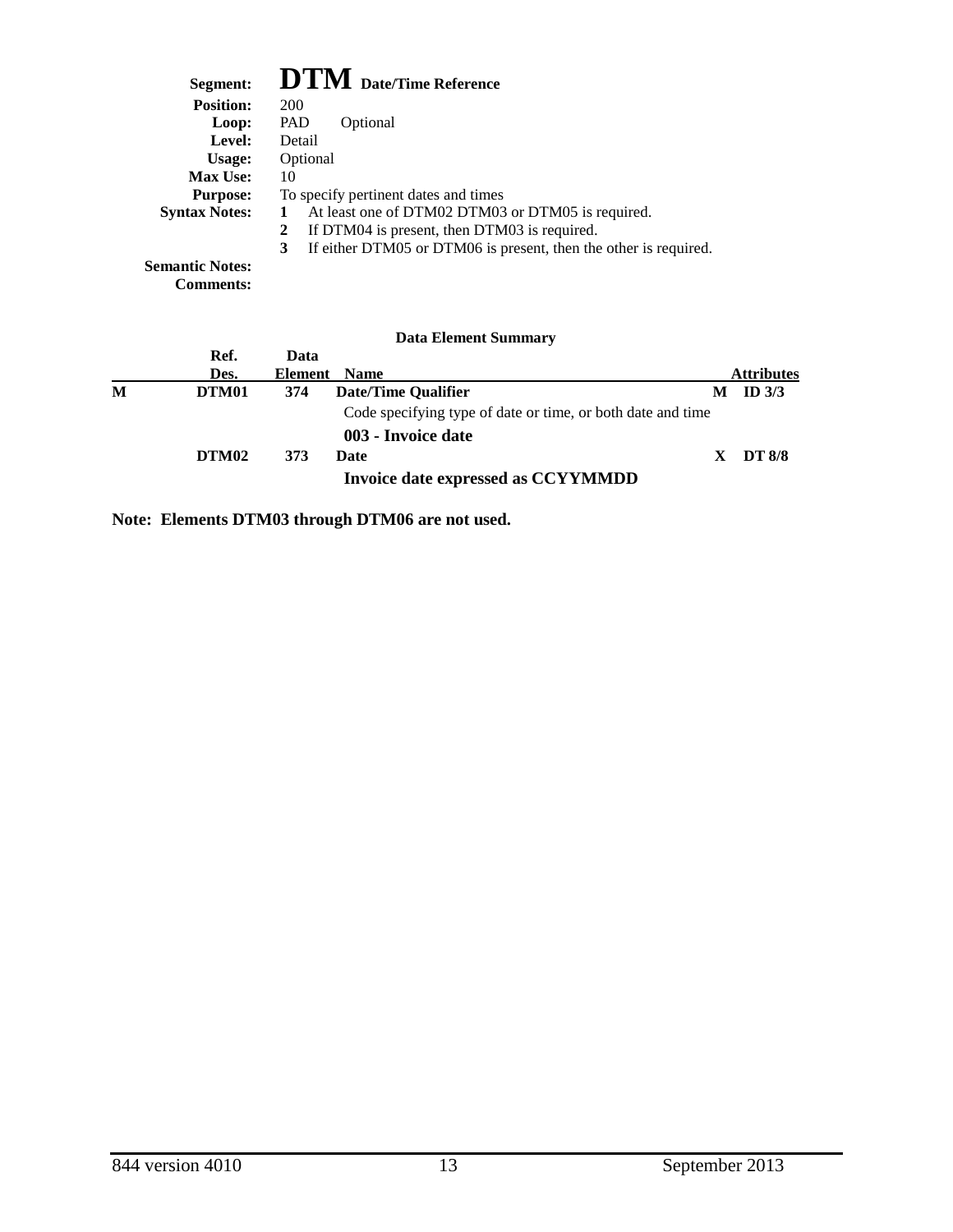| Segment:               | <b>CTT</b> Transaction Totals                                                                            |  |  |  |  |  |
|------------------------|----------------------------------------------------------------------------------------------------------|--|--|--|--|--|
| <b>Position:</b>       | 010                                                                                                      |  |  |  |  |  |
| Loop:                  |                                                                                                          |  |  |  |  |  |
| Level:                 | Summary                                                                                                  |  |  |  |  |  |
| Usage:                 | Mandatory                                                                                                |  |  |  |  |  |
| <b>Max Use:</b>        | 1                                                                                                        |  |  |  |  |  |
| <b>Purpose:</b>        | To transmit a hash total for a specific element in the transaction set                                   |  |  |  |  |  |
| <b>Syntax Notes:</b>   | If either CTT03 or CTT04 is present, then the other is required.                                         |  |  |  |  |  |
|                        | If either CTT05 or CTT06 is present, then the other is required.<br>2                                    |  |  |  |  |  |
| <b>Semantic Notes:</b> |                                                                                                          |  |  |  |  |  |
| <b>Comments:</b>       | This segment is intended to provide hash totals to validate transaction completeness<br>and correctness. |  |  |  |  |  |

|   |                   |              | <b>Data Element Summary</b>                       |   |                   |
|---|-------------------|--------------|---------------------------------------------------|---|-------------------|
|   | Ref.              | Data         |                                                   |   |                   |
|   | Des.              | Element Name |                                                   |   | <b>Attributes</b> |
| M | <b>CTT01</b>      | 354          | <b>Number of Line Items</b>                       | М | N01/6             |
|   |                   |              | Total number of line items in the transaction set |   |                   |
|   | CTT <sub>02</sub> | 347          | Hash Total                                        |   | R <sub>1/10</sub> |
|   |                   |              | Sum of quantities in field QTY02.                 |   |                   |

**Note: Elements CTT03 through CTT07 are not used.**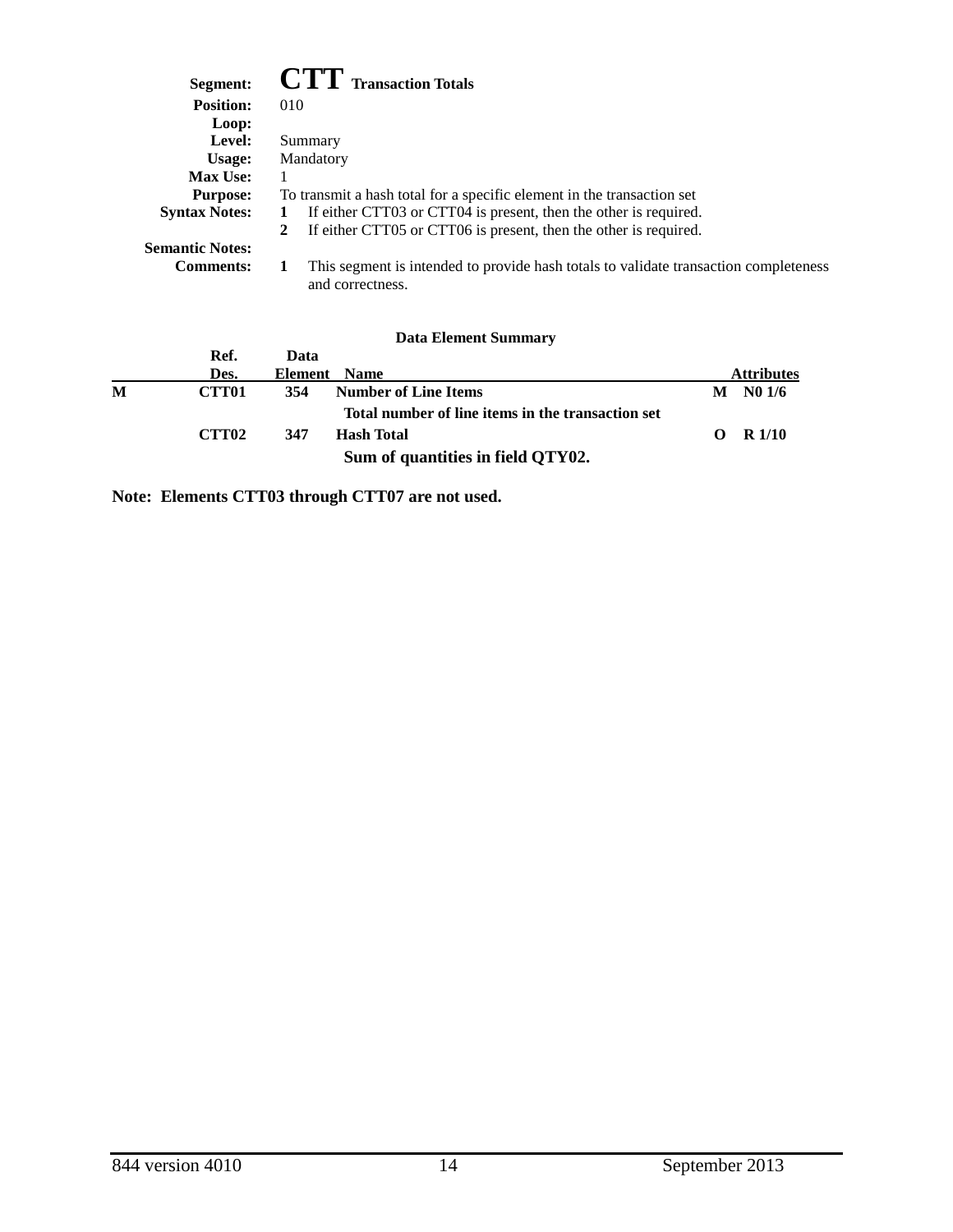| Segment:               | <b>SE</b> Transaction Set Trailer                                                                                                                       |
|------------------------|---------------------------------------------------------------------------------------------------------------------------------------------------------|
| <b>Position:</b>       | 030                                                                                                                                                     |
| Loop:                  |                                                                                                                                                         |
| Level:                 | Summary                                                                                                                                                 |
| Usage:                 | Mandatory                                                                                                                                               |
| <b>Max Use:</b>        |                                                                                                                                                         |
| <b>Purpose:</b>        | To indicate the end of the transaction set and provide the count of the transmitted<br>segments (including the beginning (ST) and ending (SE) segments) |
| <b>Syntax Notes:</b>   |                                                                                                                                                         |
| <b>Semantic Notes:</b> |                                                                                                                                                         |
| <b>Comments:</b>       | SE is the last segment of each transaction set.                                                                                                         |

|   | Ref.        | Data    |                                                                                                            |   |                   |
|---|-------------|---------|------------------------------------------------------------------------------------------------------------|---|-------------------|
|   | Des.        | Element | <b>Name</b>                                                                                                |   | <b>Attributes</b> |
| M | <b>SE01</b> | 96      | <b>Number of Included Segments</b>                                                                         | М | N01/10            |
|   |             |         | Total number of segments included in a transaction set including ST and<br><b>SE</b> segments              |   |                   |
| M | <b>SE02</b> | 329     | <b>Transaction Set Control Number</b>                                                                      | M | AN 4/9            |
|   |             |         | This number must match the transaction set control number (ST02) in the<br>transaction set header segment. |   |                   |